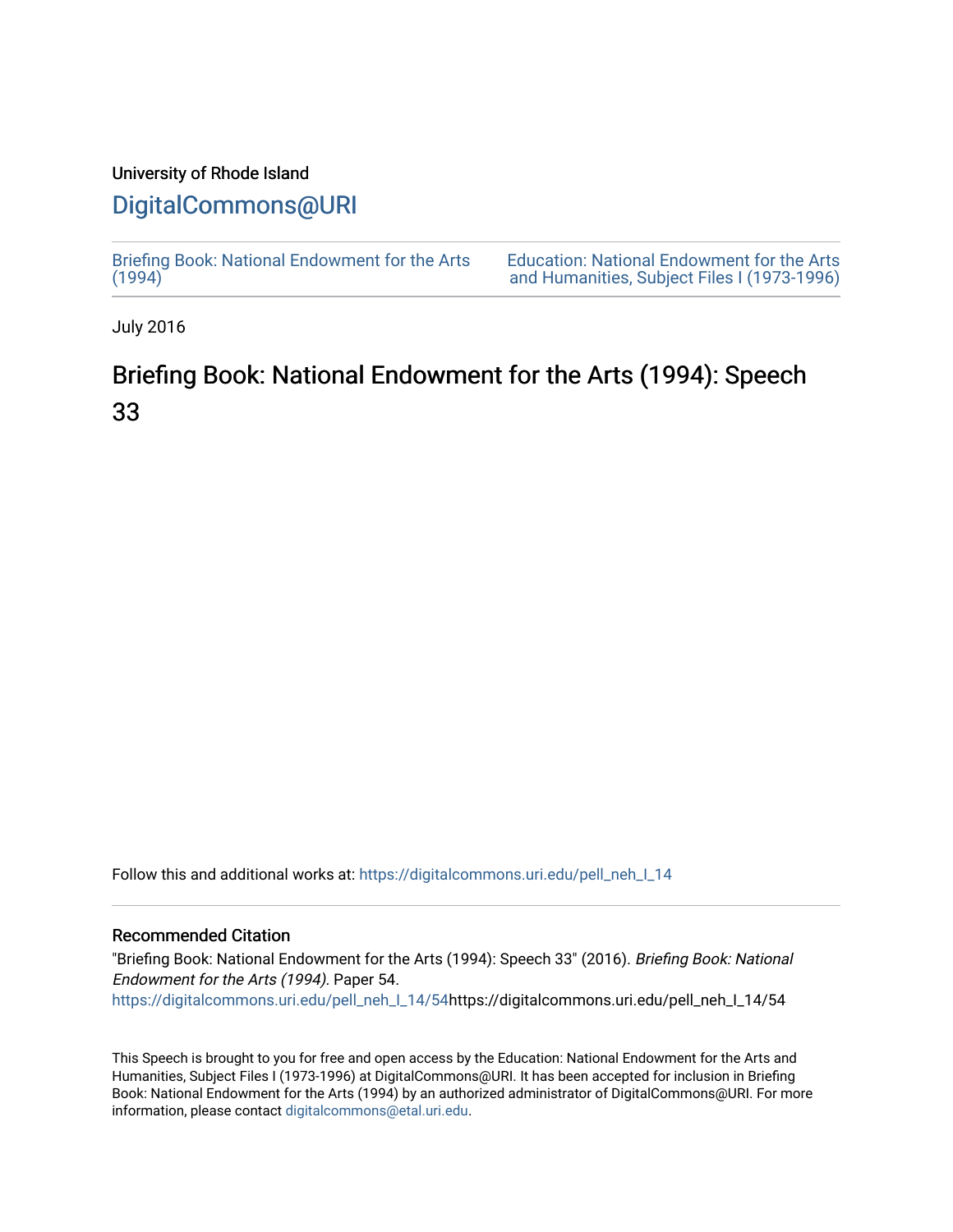#### TALKING POINTS ON THE AMENDMENT TO INCREASE THE ALLOCATION OF NEA FUNDS TO STATE ARTS AGENCIES

- $\Omega$ This amendment would restructure the Arts Endowment, virtually eliminating the Endowment's 17 discipline programs and, as a result, direct grants to arts organizations and artists, including arts education and folk arts projects.
	- The amendment would also significantly undercut the leveraging power of NEA funds. Most Endowment grants must be matched by nonfederal funds--from 1:1 to 4:1--and therefore generate significant revenue from private and public sources.

Ŏ

 $\bullet$ 

In FY 92, NEA awarded an estimated \$123 million to over 3,500 organizations. This resulted in an additional estimated \$1.4 billion generated in matching funds--a ten-fold match.

The Arts Endowment plays an unparalleled role in supporting projects with regional or national impact. States do not support activities outside their own borders. The amendment would jeopardize projects such as radio and television arts programming; touring of music, dance, opera, and theater; as well as art exhibitions, all of which increase availability of the arts for all Americans.

> Many of NEA's grants to organizations in large cities, such as New York, Los Angeles, or Chicago, in fact directly serve citizens in small towns across America. Even though the NEA check may arrive in New York, the funding serves individuals in communities across the country.

> > sasan beging <del>seri</del>

anan kacamatan ing Kabupatèn Bandaran Kabupatèn Bandaran Ing Kabupatèn Bandaran Ing Kabupatèn Bandaran Kabupatèn Bandaran Kabupatèn Bandaran Bandaran Bandaran Bandaran Bandaran Bandaran Bandaran Bandaran Bandaran Bandaran

- Federal leadership in the arts in areas such as arts in  $\Omega$ education, encouragement of cultural diversity, and the importance of international exchange, would also be adversely affected by this amendment.
- Since NEA was established in 1965, direct Federal grant  $\circ$ support to arts organizations has stimulated a tremendous growth in arts organizations throughout the country. For example:

 $\mathcal{L}^{(1)}$ 

- The number of professional non-profit theaters has grown from 56 in 1965 to a network of over 400 today. This network serves an audience that has grown from 5 million in 1965 to over 20 million currently;
- Today there are 230 professional orchestras with budgets exceeding \$280,000, more than double the number with comparable budgets in 1965. These orchestras employ more than 40,000 musicians and administrative